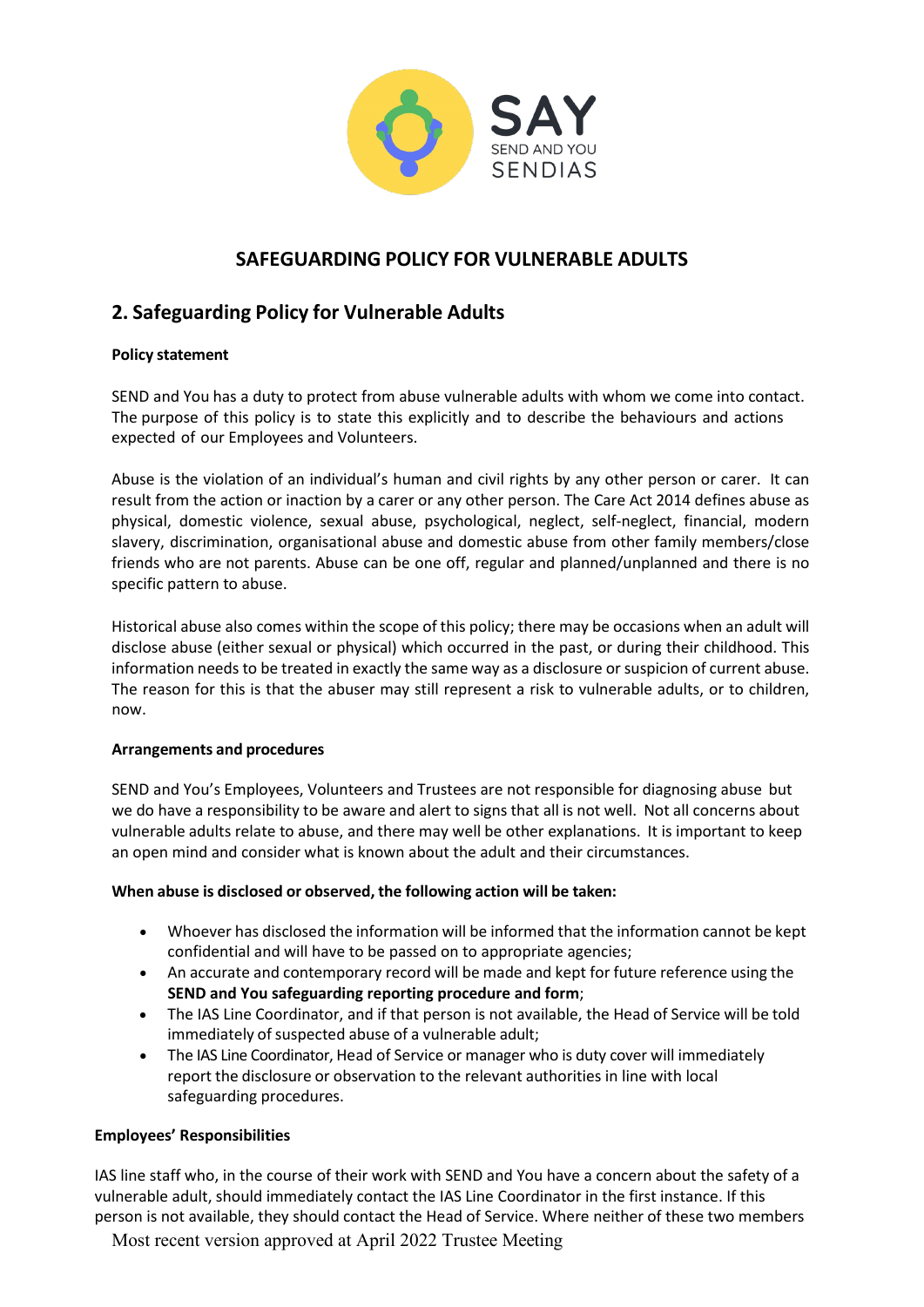of staff are available, they should then contact the manager who is duty cover on that day. The SEND and You safeguarding reporting procedure and form should be used.

If IAS staff have general concerns about an adult that they do not feel come within the descriptions of abuse, they should discuss them with the IAS Line Coordinator in the first instance. If this person is not available, they should contact the Head of Service. Where neither of these two members of staff are available, they should then contact the manager who is duty cover on that day.

The Head of Service may want to consult within SEND and You, or with a safeguarding specialist who has an agreed role within the group or within Social Services for advice and to clarify their views of what may be happening. Where the Employee cannot contact a line manager or the Head of Service, s/he should seek further advice from the named Safeguarding Trustee or the Chair of Trustees.

#### **Volunteers' Responsibilities**

Volunteers will go to the Volunteer Project Lead as a first point of contact. They will then be referred onto the Head of Service if it is felt that the concern needs to be taken further. If the Head of Service is not available and there is a safeguarding issue that needs dealing with, it should go to the manager who is duty cover that day.

### **Referring on concerns to the relevant agency**

**If, after consideration as described above it is agreed that there is concern about the safety of an adult, the IAS Line Coordinator, Head of Service or manager on duty and member of staff dealing with the case, will pass on the concern to the relevant statutory agency (in line with Local Authority Safeguarding procedures).** The actual referral form for the relevant LA may be completed by the member of staff dealing with the case or the manager supporting, as long as it has all been discussed and agreed between the members of staff. Relevant information should be recorded and made available at the point of referral using the SEND and You safeguarding reporting procedure and form. The responsibility to investigate lies with the statutory agencies, not with Send and You. The staff dealing with the issue should ensure that the adult in question and / or the person caring for them (if there is a lack of capacity) is aware of these concerns and how they are being dealt with unless this would put the welfare of the adult in question in jeopardy, e.g. in the case of suspected abuse by the carer. If this is the case, contact with the agency should be through the Head of Service unless the degree of urgency or other factors make this impossible.

If the conversation with the adult in question and / or the person caring for them, informing them of the concerns and how they are going to be dealt with, is likely to be challenging; the manager supporting should take responsibility for that communication. The Head of Service should always be made aware of safeguarding concerns and action taken. The IAS Line Coordinator and LA Leads will always report back to the Head of Service.

#### **Referral process**

Referral means sharing information about concerns with outside agencies. If staff are concerned about the safety of the adult at risk, information must be passed on to the relevant manager and the Head of Service. It is important to remember that if SEND and You refers, we are not reporting an individual – we are referring to protect the welfare of the individual. A referral is normally carried out with the agreement of the Head of Service or other senior staff member.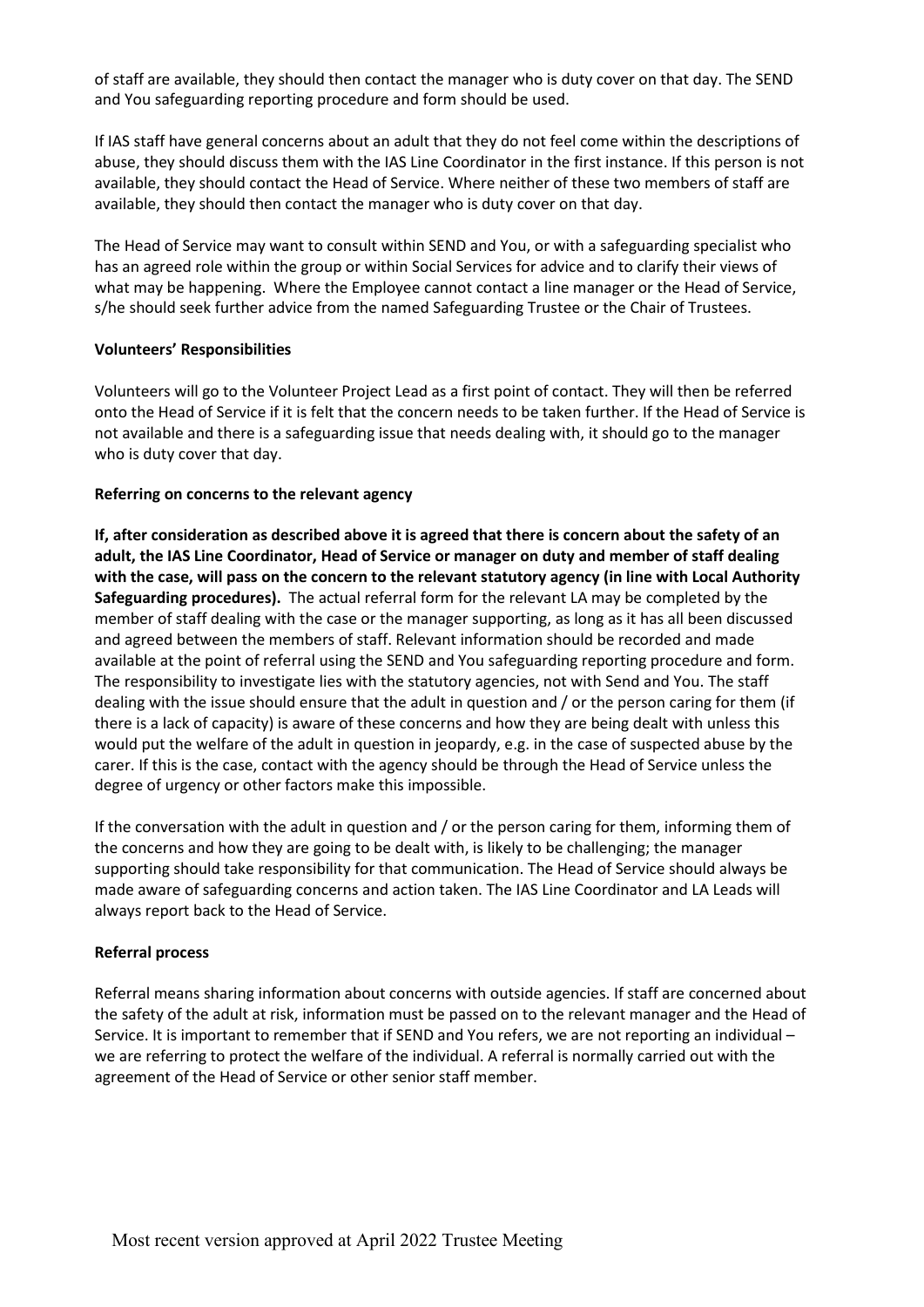#### **Safeguarding the Board of Trusteesresponsibilities**

The Board of Trustees is responsible for ensuring that the group develops effective safeguarding procedures which retain the ethos of SEND and You and fit in with the local statutory procedures. The welfare of our service users must be paramount at all times. There will be a designated Safeguarding Trustee who has overall responsibility for Safeguarding concerns.

The nominated Safeguarding Trustee will have knowledge of the local Safeguarding Adults Board procedures and process for handling safeguarding concerns. The members of staff outlined above, or the Head of Service, are the first point of contact for any concern. Any safeguarding issues will be discussed with the nominated Safeguarding Trustee and disseminated to the Board of Trustees if appropriate.

### **SEND and You responsibilities:**

SEND and Youemploy a designated 0-25 worker who is experienced at working with children, young people and vulnerable adults. When dealing with this group of service users SEND and You will:

- treat them with care, respect and dignity
- listen to and help them (directly or through their parents/carers or advocates) with any issues they have in relation to their education.
- Ensure the procedures for applying the Mental Capacity Act 2005 are followed as and when necessary.
- Ensure consent forms are completed and stored electronically for any service user wanting a parent/carer/advocates to contact us on their behalf.
- Ensure that we avoid unsupervised contact wherever possible.
- SEND and You will communicate to all those who work with or on behalf of SEND and You, in either a paid or voluntary capacity, about their legal and moral responsibility to protect vulnerable adults from abuse.
- All Employees/volunteers will be advised of their duty to report concerns that arise about a vulnerable adult to the relevant member of the senior management team.
- Copies of safeguarding policies will be provided to all potential staff, volunteers and Trustees. All staff, volunteers and Trustees will read and sign a copy of the safeguarding policy and any changes to the policy will be circulated as soon as possible.
- All staff/volunteers working with service users directly will be subject to enhanced DBS checks upon employment.
- All staff (including the Head of Service, LA Leads and IAS team) commit to completing, accredited Legal Training on SEND legislation up to an advanced certificate which covers safeguarding and the Mental Capacity Act 2005.
- All employees/volunteers attend annual Safeguarding Vulnerable Adults training. This training is provided specifically for our organisation and allows us the opportunity to improve and update our procedures effectively.
- All staff attend 1-1 supervision meetings with their line manager where safeguarding concerns can be raised and used as training opportunities.
- The Office Manager will keep up to date records of safeguarding training for all members of staff/volunteers and Trustees.
- SEND and You'ssafeguarding policies will be discussed with service users to ensure that all service users understand the implications of the policy. An up to date copy of the policy will be available on the website and can be translated if required.

Most recent version approved at April 2022 Trustee Meeting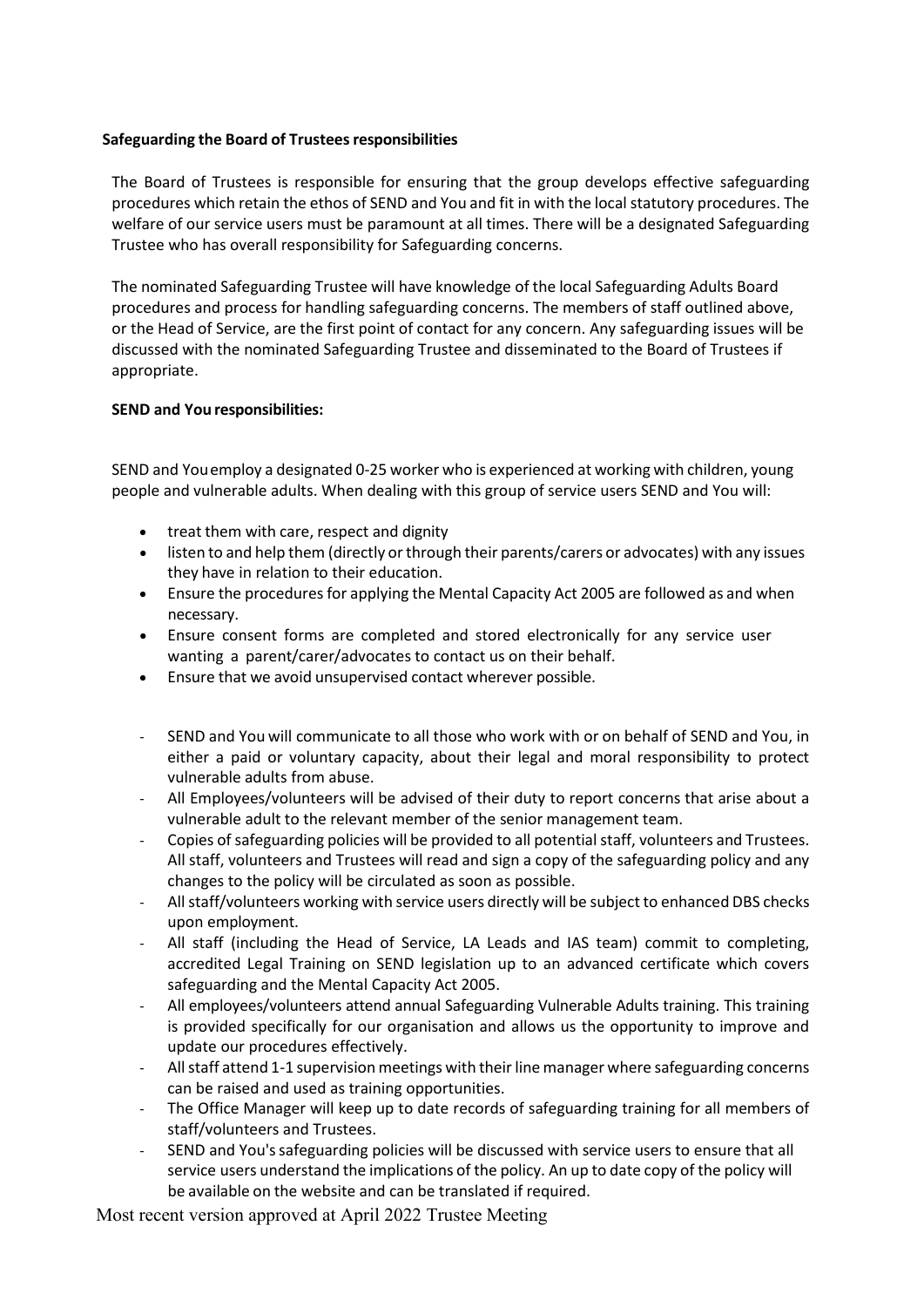- SEND and You has a Whistle Blowing Policy which all staff/volunteers and Trustees must read and sign to confirm they understand the procedure.

#### **Support to staff and volunteers**

SEND and You, through the Head of Service, will organise appropriate support for Employees and Volunteers involved in disclosing safeguarding concerns. Employees and Volunteers may also be subject to allegations of abusing vulnerable adults. In these circumstances the Head of Service will ensure that local authority and/or Police are given assistance in pursuing any investigation. Suspension and/or the disciplinary procedure will be followed in these circumstances.

#### **Confidentiality**

Confidentiality is crucial to all our relationships - but the welfare of vulnerable adults is paramount. Confidentiality may not be maintained if the withholding of the information will prejudice the welfare of the vulnerable adult or others.

#### **Support, consultation and advice networks**

Recognition should be given to the impact of dealing with safeguarding issues. SEND and Youwill ensure that appropriate practical and emotional support is available to all involved. This may be provided by:

- named members of the Board of Trustees who have knowledge of local authority safeguarding processes
- external named persons who have an understanding of the impact of working with safeguarding issues.
- Online safeguarding training can be available for staff if a training need is identified.
- SEND and You have an Employee Assistance Programme which employees can use to access online support.

Contact telephone numbers for those able to provide support, consultation and advice should be noted and readily available to SEND and You's Employees.

#### **Monitoring:**

SEND and You review this policy annually and as and when necessary. Any changes to the policy will be approved by the Board of Trustees and circulated to all staff/volunteers for signing. Any safeguarding issues raised will be reported back to the Board of Trustees at the next available meeting and any changes to procedures will be disseminated to all staff and volunteers. Staff are encouraged to use 1-1 supervision and PDR meetings to raise training needs or issues relating specifically to safeguarding.

**Relevant internal documentation** Safeguarding children and young people policy Safeguarding reporting procedure and form Confidentiality policy Safe Recruitment Policy GDPR Policy Whistle Blowing Policy

#### **Relevant Legislation and References**

Care Act 2014 Children Act 1989/2004 Children and Families Act 2014 Mental Capacity Act 2005 Local Safeguarding

Most recent version approved at April 2022 Trustee Meeting